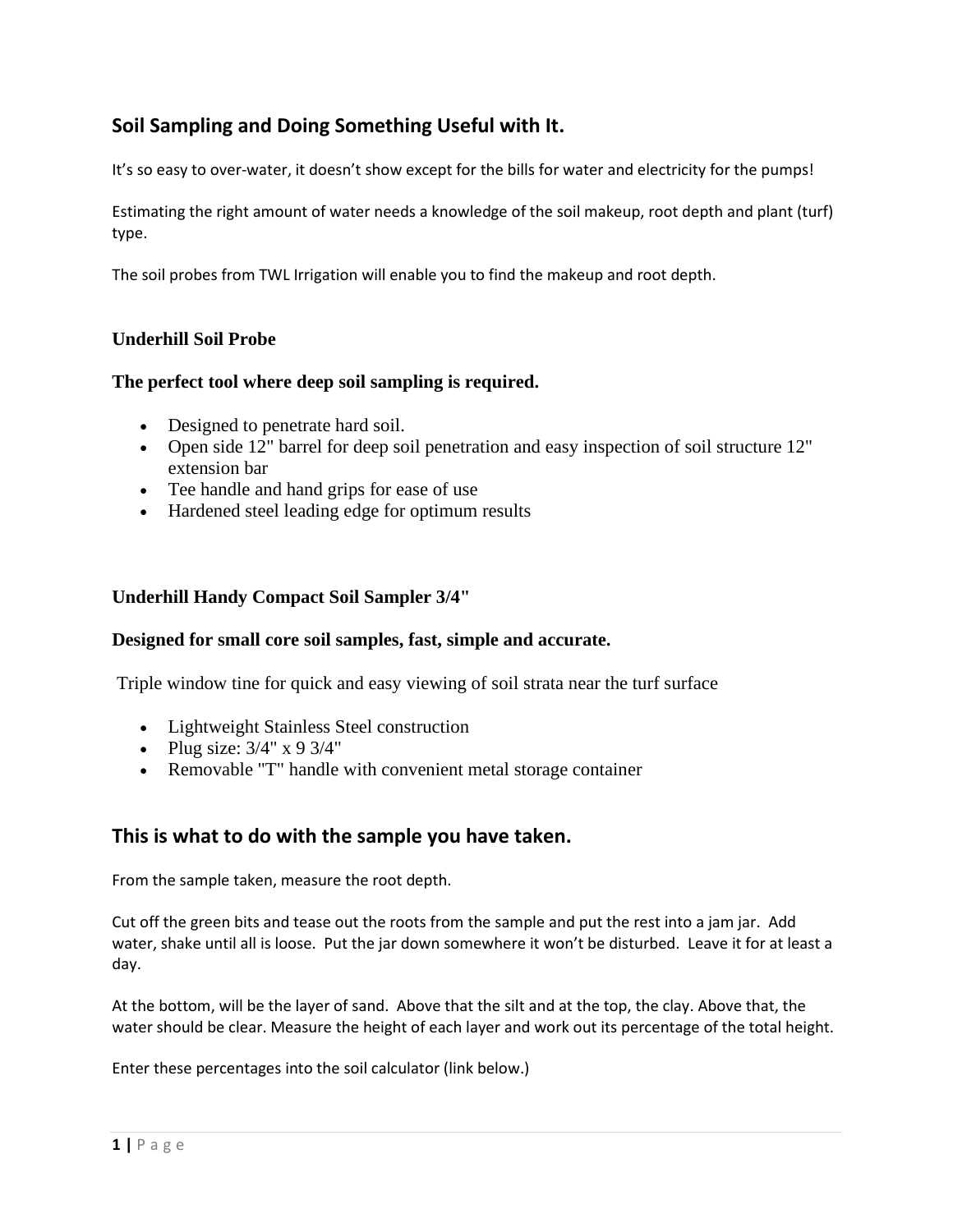<http://resources.hwb.wales.gov.uk/VTC/env-sci/module2/soils/soilwatr.htm>

Use this to determine the soil type

#### Download the **Runtime Calculator** from the TWL Irrigation website

<https://www.twl-irrigation.com/resources/application-notes/>

and select **"Runtime Calculator"** (This is an Excel Spreadsheet, so your browser might object, but it's OK)

sorry it's in inches and not metric!  $1$  inch =  $25$ mm GPM = American Gallons per Minute x 4 to get to litres 3.25 feet = 1 meter  $1m^2 = 10.5$  sq.ft.

Click on the **"PR Calculators"** tab and work out the precipitation rate You may find out this directly from your sprinkler catalogue.

| <b>PR CALCULATOR #1</b>      |       |                           |
|------------------------------|-------|---------------------------|
| Nozzle GPM                   | 8.000 |                           |
| Arc, Degrees 10-360          | 180   |                           |
| Head Spacing ft              | 65.00 |                           |
| Row Spacing ft               | 65.00 | Row                       |
| Precipitation - Gross "/hour | 0.36  | Enter row<br>spacing 0.1- |
|                              |       | 200 ft                    |

Here's an example 8GPM = 32 L/min Head Spacing 65ft = 20m Row Spacing 65ft = 20m Result: Gross PR/hour 0.36" = 9mm/hour

Now click back to the **"RunTimeCalc"** tab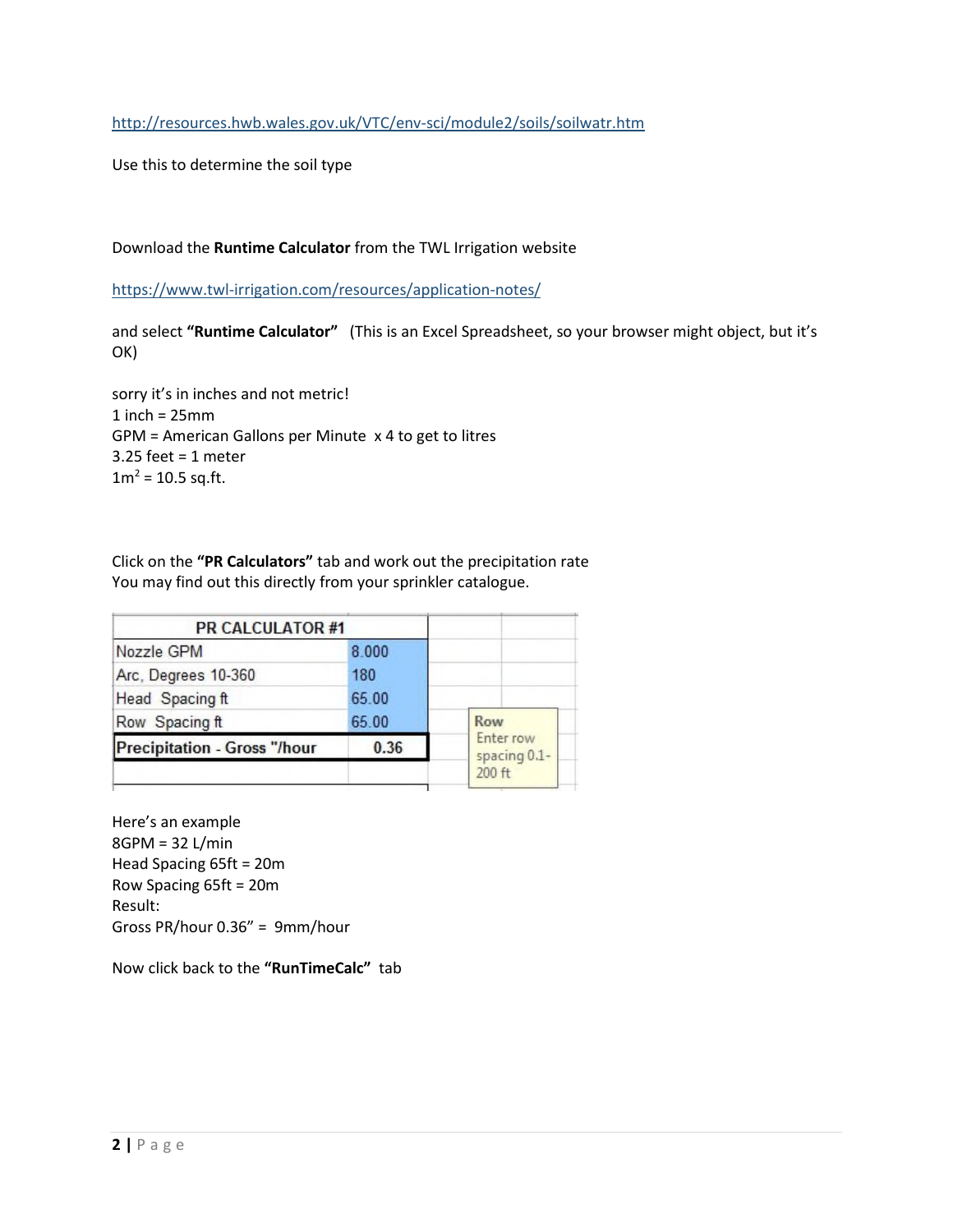| ZONE RUN TIME CALCULATOR                   | <b>(User Entries in Blue)</b> |                                             |                      |
|--------------------------------------------|-------------------------------|---------------------------------------------|----------------------|
| <b>WEEKLY PEAK PLANT NEEDS</b>             |                               | <b>CYCLE &amp; SOAK CALCULATOR</b>          |                      |
| 0.05                                       |                               | Select Soil Type                            | Sandy-Loam           |
| Jul                                        |                               | Slope %<br>O                                |                      |
| Shallow-rooted Annuals                     | Zone Application divided into |                                             |                      |
| 盲目                                         | Cycle Time (mins)<br>12       |                                             |                      |
| 6.0                                        |                               | 0.054<br>Water Applied per sub-division (") |                      |
| Sun, South Facing                          |                               | Allowed Infiltration Rate "/hour<br>0.75    |                      |
| 100                                        |                               | Soak Time (mins)<br>0                       |                      |
| 0.38                                       |                               |                                             |                      |
| DELIVERY METHOD                            | Gives:                        |                                             |                      |
| Manual Entry PR & DU                       |                               | <b>ZONE RUN TIME</b>                        | <b>Water Applied</b> |
| 0.36                                       | 0.36                          | <b>Minutes</b><br><b>Inches</b>             |                      |
| 78                                         | 78                            | 12<br>0.05                                  |                      |
| Yes                                        |                               |                                             |                      |
| Yes                                        |                               |                                             |                      |
| Yes                                        |                               |                                             |                      |
| Yes                                        |                               | <b>WATERING EFFICIENCY</b>                  |                      |
| No                                         |                               | Zone Total Area (sq.ft.) 300                |                      |
| 0.26<br>Effective Field Precipitation Rate | "Thou                         | Gross Preciptation Rate "Ihr 0.36           |                      |
|                                            |                               | Gallons per minute GPM 1.12                 |                      |
|                                            |                               | Gallons per Week (peak usage) 97            |                      |
|                                            |                               | Deep Percolation per Week (Gals) 26         |                      |
| <b>WATERING CYCLES PER WEEK</b>            |                               | Zone Irrigation Efficiency % 73             |                      |
|                                            |                               |                                             |                      |
| 7                                          |                               |                                             |                      |
| 0.5                                        |                               |                                             |                      |
| 6.1                                        |                               |                                             |                      |
| 7                                          |                               |                                             |                      |
|                                            |                               |                                             |                      |

The **weekly peak plant needs** depends on how hot it is. In UK you are unlikely to be more than just over 1mm/day during a hot spell. 0.05" = 1.27mm/day.

Choose the plant type. Cool Season Grasses is what golf uses

Turf height of cut influences how much water turfgrass loses

Root depth, you can judge from the soil sampled. It affects how frequently you have to water. Deeper the roots, the longer the interval can be between watering cycles

How sunny is the area determines how fast it loses its available water.

The result is the **peak plant needs** in inches per week.

This is what you have to put back to keep everything in equilibrium.

Turning now to the **delivery method.** 

Use manual entry PR and DU. Use the PR you got from the Precipitation Rate Calculator, earlier.

Distribution Uniformity is never 100% (alas), but 70-80% is quite common. There will always be drier spots. If unsure, use the Underhill Catch cans and the "CatchCan" tab in the calculator